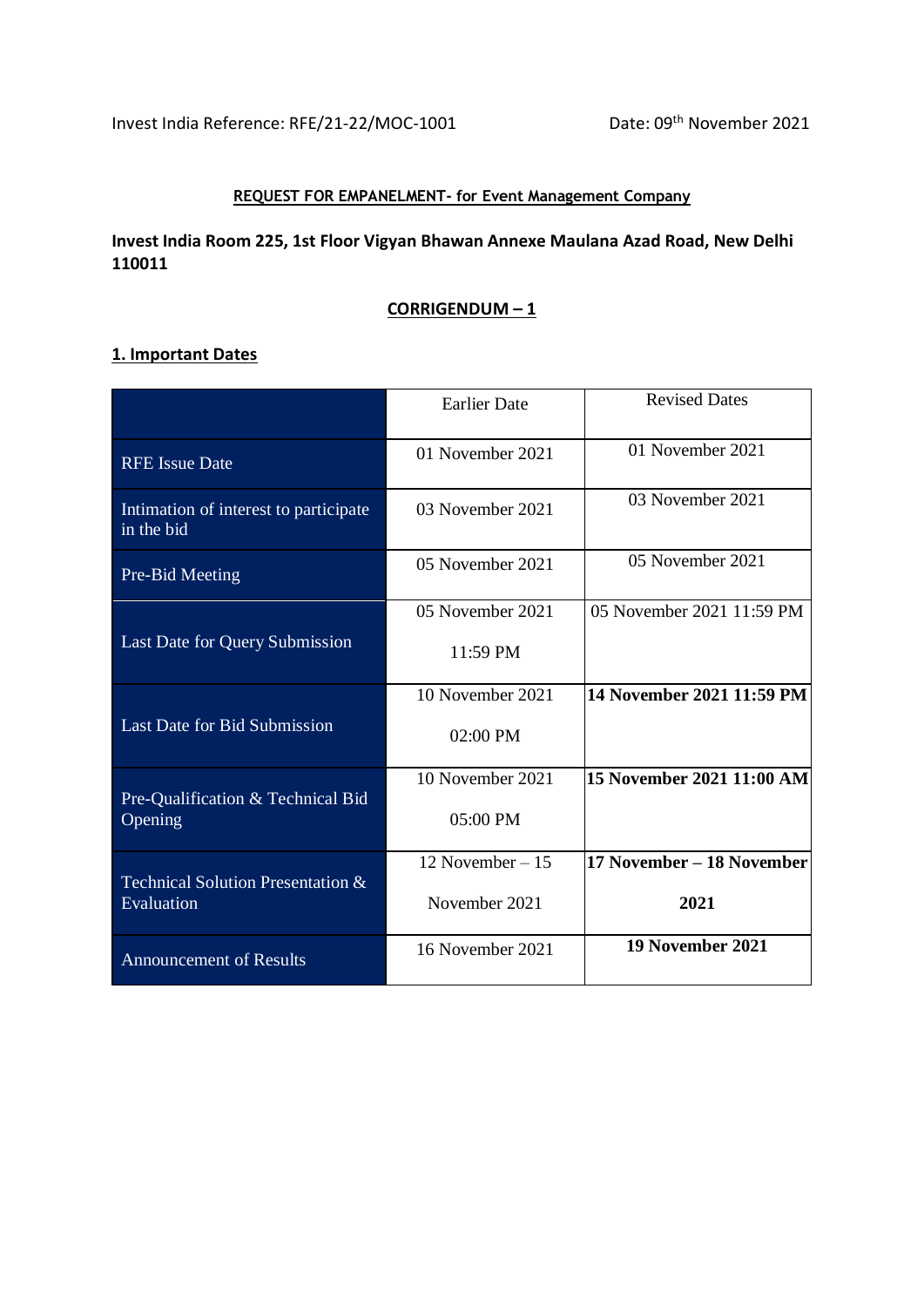# **Pre-Qualification Criteria**

A pre-qualification criterion will be applied to short-list the bidders for technical evaluation. The criteria along with the supporting documents required are listed below;

| Tier-1 |                                                                                                                                                                                                                                                                                                                                               |                                                                                                                                             |
|--------|-----------------------------------------------------------------------------------------------------------------------------------------------------------------------------------------------------------------------------------------------------------------------------------------------------------------------------------------------|---------------------------------------------------------------------------------------------------------------------------------------------|
| S. No. | <b>Pre-Qualification Criteria</b>                                                                                                                                                                                                                                                                                                             | <b>Supporting Documents</b>                                                                                                                 |
| 1.     | The Agency should be a company registered in<br>India under the Companies Act, 2013 or a<br>partnership firm registered under the Indian<br>Partnership Act 1932 or LLP registered under<br>LLP Act 2008 with their registered office in India.<br>The Agency must have been in operation for a<br>minimum of 5 years as on 1st October 2021. | (Copy of Certificate of<br>Incorporation/Registration/<br>MoA as applicable)                                                                |
| 2.     | A minimum average turnover of 20 crores in the<br>past 3 financial years.                                                                                                                                                                                                                                                                     | (Independent Auditors'<br>Certificate Or Audited copy of<br>Financial statements for the<br>financial year 2017-18, 2018-<br>19 & 2019-20.) |
| 3.     | Minimum of atleast 50 employees on payroll of<br>the organization.                                                                                                                                                                                                                                                                            | (List of Employees certified<br>by The HR on Company<br>Letterhead/EPF or ESIC<br>records of employees)                                     |
| 4.     | The Agency must have succesfully completed<br>atleast 3 events in the last 3 years each having a<br>minimum value of ₹2 crores.                                                                                                                                                                                                               | (Completion Certificate/<br>Work Order/ Purchase Order<br>or CA certified certificate)                                                      |
| 5.     | <b>Bid Processing Fees and Bid Security</b><br>Declaration.**                                                                                                                                                                                                                                                                                 | (Copy of Bid Security<br><b>Declaration and Bid Security</b><br>Declaration Tech Form)                                                      |
| 6.     | <b>Integrity Pact</b>                                                                                                                                                                                                                                                                                                                         | (Copy of Duly Filled Integrity<br>Pact as Attached in Annexure<br>$-1)$                                                                     |

| S. No. | <b>Pre-Qualification Criteria</b>                                                                                                                                                                                                                                                                                                             | <b>Supporting Documents</b>                                                              |
|--------|-----------------------------------------------------------------------------------------------------------------------------------------------------------------------------------------------------------------------------------------------------------------------------------------------------------------------------------------------|------------------------------------------------------------------------------------------|
|        | The Agency should be a company registered in<br>India under the Companies Act, 2013 or a<br>partnership firm registered under the Indian<br>Partnership Act 1932 or LLP registered under<br>LLP Act 2008 with their registered office in India.<br>The Agency must have been in operation for a<br>minimum of 5 years as on 1st October 2021. | (Copy of Certificate of<br>Incorporation/Registration/<br>MoA as applicable)             |
| 2.     | A minimum average turnover of 10 crores in the<br>past 3 financial years.                                                                                                                                                                                                                                                                     | (Independent Auditors'<br>Certificate Or Audited copy of<br>Financial statements for the |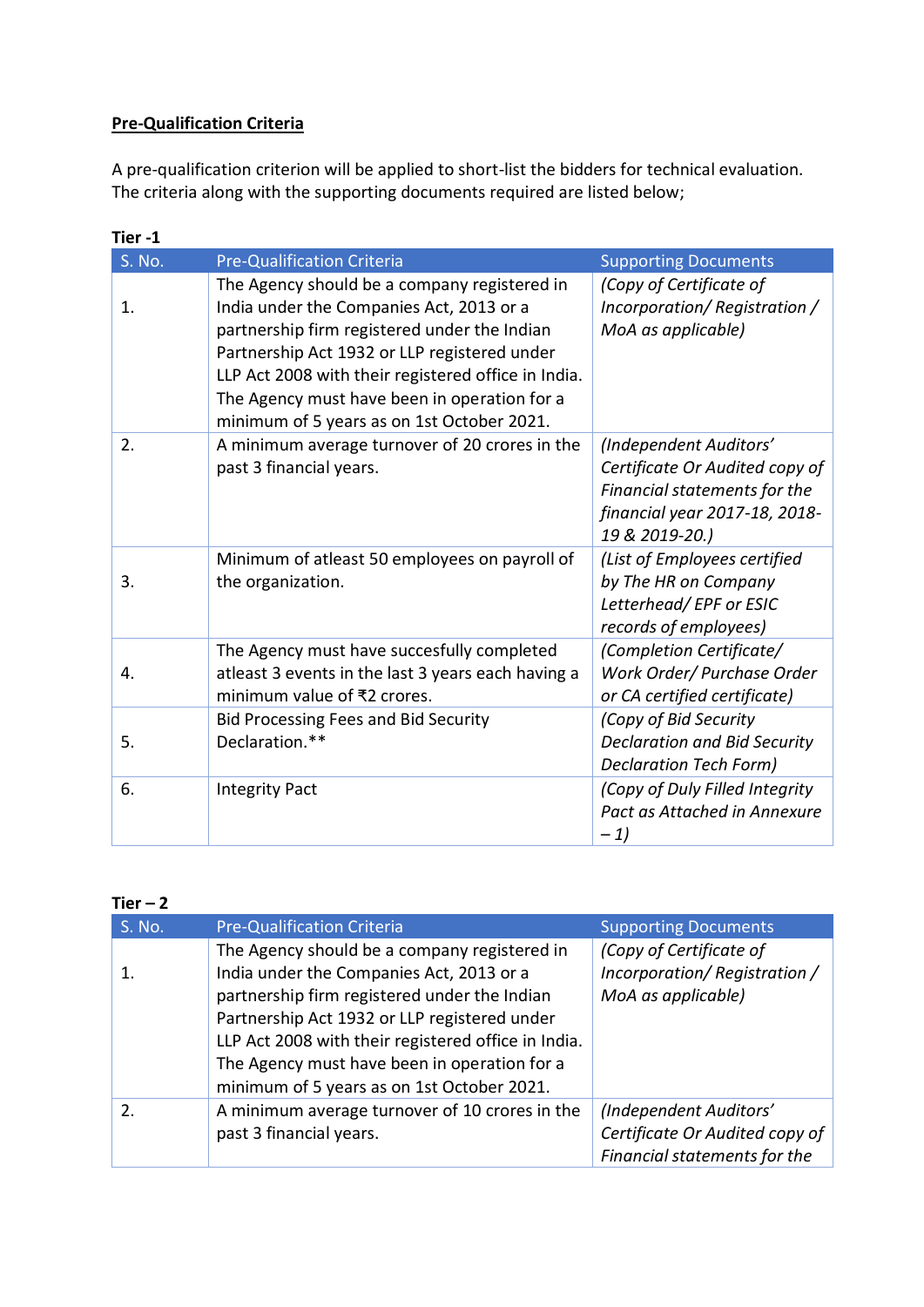|    |                                                                                                                                 | financial year 2017-18, 2018-<br>19 & 2019-20.)                                                         |
|----|---------------------------------------------------------------------------------------------------------------------------------|---------------------------------------------------------------------------------------------------------|
| 3. | Minimum of atleast 20 employees on payroll of<br>the organization.                                                              | (List of Employees certified<br>by The HR on Company<br>Letterhead/EPF or ESIC<br>records of employees) |
| 4. | The Agency must have succesfully completed<br>atleast 3 events in the last 3 years each having a<br>minimum value of ₹1 crores. | (Completion Certificate/<br>Work Order/ Purchase Order<br>or CA certified certificate)                  |
| 5. | <b>Bid Processing Fees and Bid Security</b><br>Declaration.**                                                                   | (Copy of Bid Security<br><b>Declaration and Bid Security</b><br>Declaration Tech Form)                  |
| 6. | <b>Integrity Pact</b>                                                                                                           | (Copy of Duly Filled Integrity<br>Pact as Attached in Annexure<br>$-1)$                                 |

| S. No. | <b>Pre-Qualification Criteria</b>                                                                                                                                                                                                                                                                                                             | <b>Supporting Documents</b>                                                                                                                 |
|--------|-----------------------------------------------------------------------------------------------------------------------------------------------------------------------------------------------------------------------------------------------------------------------------------------------------------------------------------------------|---------------------------------------------------------------------------------------------------------------------------------------------|
| 1.     | The Agency should be a company registered in<br>India under the Companies Act, 2013 or a<br>partnership firm registered under the Indian<br>Partnership Act 1932 or LLP registered under<br>LLP Act 2008 with their registered office in India.<br>The Agency must have been in operation for a<br>minimum of 5 years as on 1st October 2021. | (Copy of Certificate of<br>Incorporation/Registration/<br>MoA as applicable)                                                                |
| 2.     | A minimum average turnover of 1 crore in the<br>past 3 financial years.*                                                                                                                                                                                                                                                                      | (Independent Auditors'<br>Certificate Or Audited copy of<br>Financial statements for the<br>financial year 2017-18, 2018-<br>19 & 2019-20.) |
| 3.     | Minimum of atleast 10 employees on payroll of<br>the organization.*                                                                                                                                                                                                                                                                           | (List of Employees certified<br>by The HR on Company<br>Letterhead/EPF or ESIC<br>records of employees)                                     |
| 4.     | The Agency must have successfully completed<br>atleast 3 events in the last 3 years each having a<br>minimum value of ₹20 lakhs.*                                                                                                                                                                                                             | (Completion Certificate/<br>Work Order/ Purchase Order<br>or CA certified certificate)                                                      |
| 5.     | <b>Bid Processing Fees and Bid Security</b><br>Declaration.**                                                                                                                                                                                                                                                                                 | (Copy of Bid Security<br><b>Declaration and Bid Security</b><br><b>Declaration Tech Form)</b>                                               |
| 6.     | <b>Integrity Pact</b>                                                                                                                                                                                                                                                                                                                         | (Copy of Duly Filled Integrity<br>Pact as Attached in Annexure<br>$-1)$                                                                     |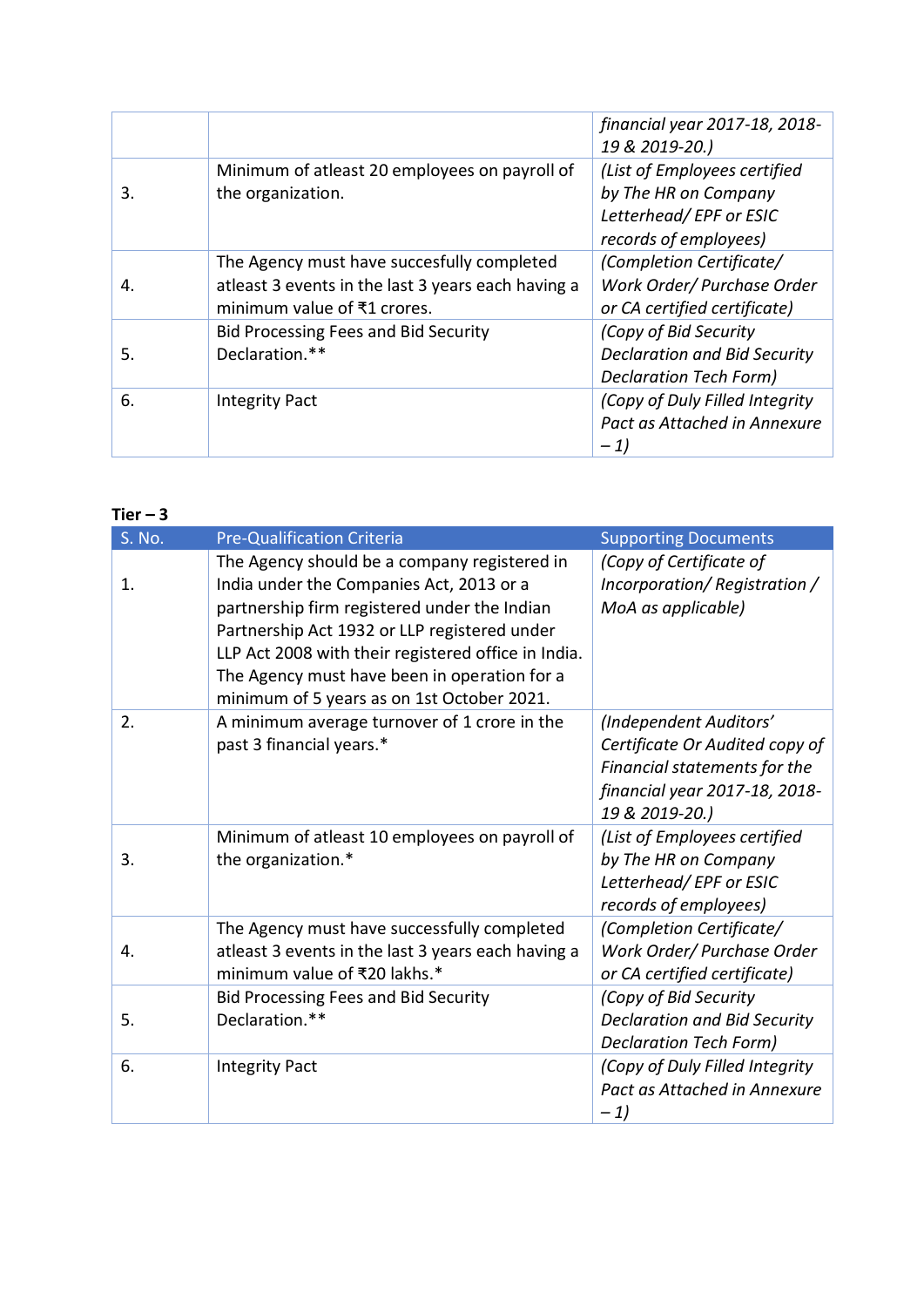\* [DPIIT Recognized Startups are exempt from these criterion]

DPIIT recognized startups claiming exemption shall be eligible for proportional marking under operation, turnover, employee strength and prior experience in Tier – 3 only with respect to marks obtained in presentation.

Marks scored by the DPIIT recognized startups will be factored/scaled for fair comparison. The technique for factoring/scaling of technical marks is illustrated below:

[Marks in technical evaluation criteria (Pan India Presence) and (Presentation) / 40] x 100 = Technical Score (out of 100 marks)

The criteria will be applicable to only those bidders who confirm to avail the relaxations offered to DPIIT recognized startups by confirming in a declaration on the official letter head signed and stamped by authorized representative of the DPIIT recognized startup along with the certificate of recognition issued by DPIIT.

\*\* [Valid MSME UAM/NSIC certificate holders will be exempt from Bid Processing Fees.]

| ⊥ier – T                                                                                                                  |          |               |
|---------------------------------------------------------------------------------------------------------------------------|----------|---------------|
| <b>Technical Evaluation Criteria</b>                                                                                      |          | <b>Points</b> |
| The Agency must have been in operation for a minimum of 05<br>years as on 01 <sup>st</sup> October 2021.                  |          | 20            |
| 05-10 years                                                                                                               | 10 Marks |               |
| $11-15$ years                                                                                                             | 15 Marks |               |
| 16 and above                                                                                                              | 20 Marks |               |
| The Agency must have successfully completed atleast 3 events<br>in last 3 years each having a minimum value of ₹2 crores. |          | 20            |
| 02-4.9 Cr                                                                                                                 | 10 Marks |               |
| 05-9.9 Cr                                                                                                                 | 15 Marks |               |
| 10 and above Cr                                                                                                           | 20 Marks |               |
| The Agency must have a minimum of 50 employees on its<br>payroll as on 01 <sup>st</sup> October 2021.                     |          | 20            |
| 50-99 employees                                                                                                           | 10 Marks |               |
| 100-149 employees                                                                                                         | 15 Marks |               |
| 150 and above                                                                                                             | 20 Marks |               |
| The Agency must have a Pan India presence in atleast 5 cities.                                                            |          | 10            |
| 05-09 cities                                                                                                              | 5 Marks  |               |
| 10 and above cities                                                                                                       | 10 Marks |               |
| 2 Presentations (1 Past event of minimum 2 crores and 1                                                                   |          | 30            |
| future event on the theme of Azadi ka Amrit Mahotsay of a                                                                 |          |               |

# **Evaluation Criteria**

**Tier – 1**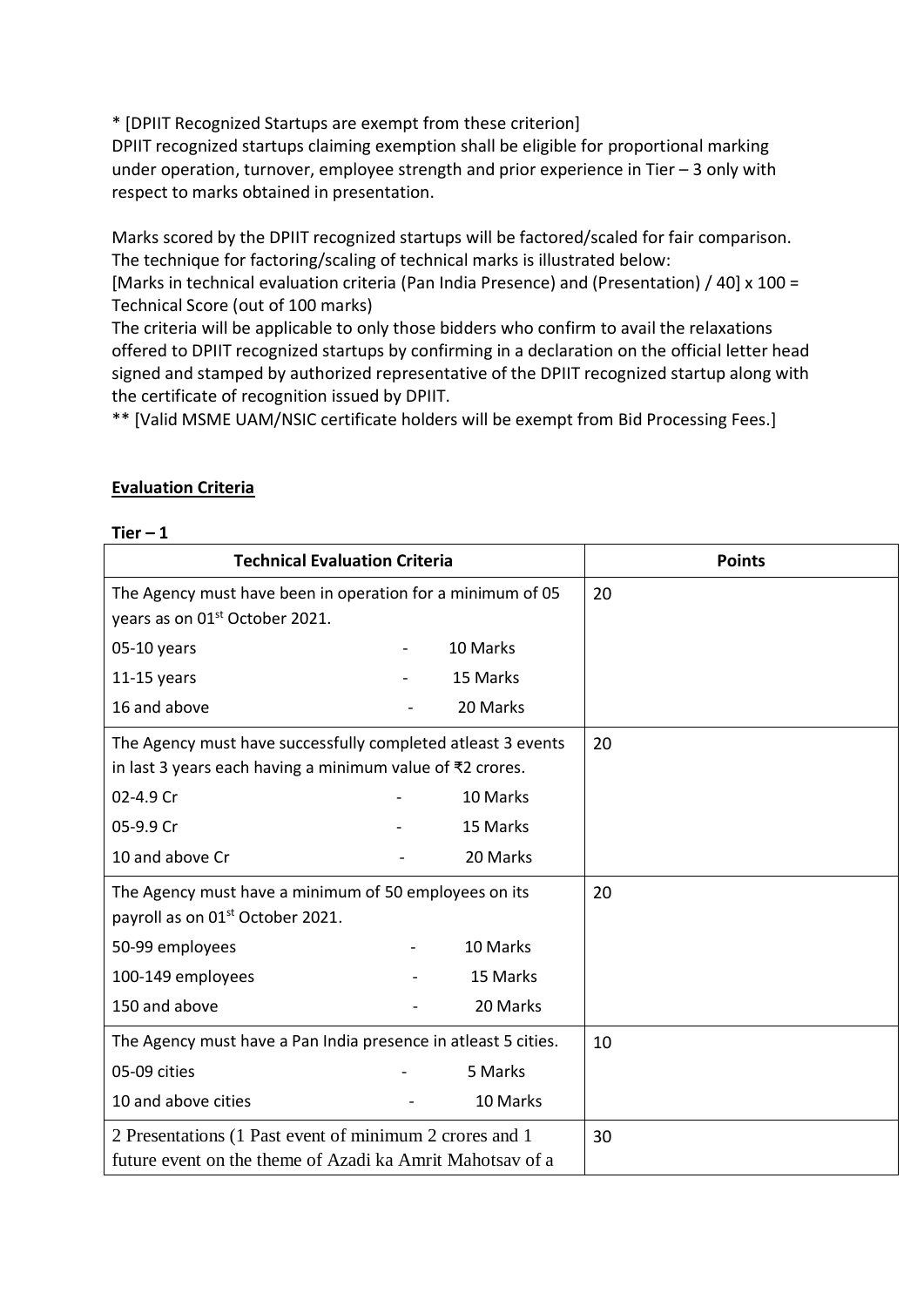| value of 2 crores) capturing the design of an event start to         |     |
|----------------------------------------------------------------------|-----|
| finish including pre, post event services, hospitality               |     |
| requirements, Guest Relations amongst other.                         |     |
| The presentation must be made keeping in mind both physical          |     |
| and virtual event                                                    |     |
| 15 Marks for each presentation.                                      |     |
| Understanding of Concept & conceptual clarity                        |     |
| Understanding of TOR<br>$\overline{a}$                               |     |
| Software and hardware usage<br>$\overline{a}$                        |     |
| Detailed planning with contingency plans<br>$\overline{\phantom{0}}$ |     |
| Ideation and novelty factor<br>$\overline{\phantom{0}}$              |     |
| Total                                                                | 100 |

| <b>Technical Evaluation Criteria</b>                           |  | <b>Points</b> |    |
|----------------------------------------------------------------|--|---------------|----|
| The Agency must have been in operation for a minimum of 03     |  | 20            |    |
| years as on 01 <sup>st</sup> October 2021.                     |  |               |    |
| 03-05 years                                                    |  | 10 Marks      |    |
| 06-09 years                                                    |  | 15 Marks      |    |
| 10 and above                                                   |  | 20 Marks      |    |
| The Agency must have successfully completed atleast 3 events   |  |               | 20 |
| in last 3 years each having a minimum value of ₹1 crores.      |  |               |    |
| 01-2.49 Cr                                                     |  | 10 Marks      |    |
| 2.50-4.99 Cr                                                   |  | 15 Marks      |    |
| 05 and above Cr                                                |  | 20 Marks      |    |
| The Agency must have a minimum of 20 employees on its          |  | 20            |    |
| payroll as on 01 <sup>st</sup> October 2021.                   |  |               |    |
| 20-49 employees                                                |  | 10 Marks      |    |
| 50-99 employees                                                |  | 15 Marks      |    |
| 100 and above                                                  |  | 20 Marks      |    |
| The Agency must have a Pan India presence in atleast 3 cities. |  | 10            |    |
| 03-05 cities                                                   |  | 5 Marks       |    |
| 06 and above cities                                            |  | 10 Marks      |    |
| 2 Presentations (1 Past event of minimum 1 crore and 1         |  | 30            |    |
| future event on the theme of Azadi ka Amrit Mahotsay of a      |  |               |    |
| value of 1 crore) capturing the design of an event start to    |  |               |    |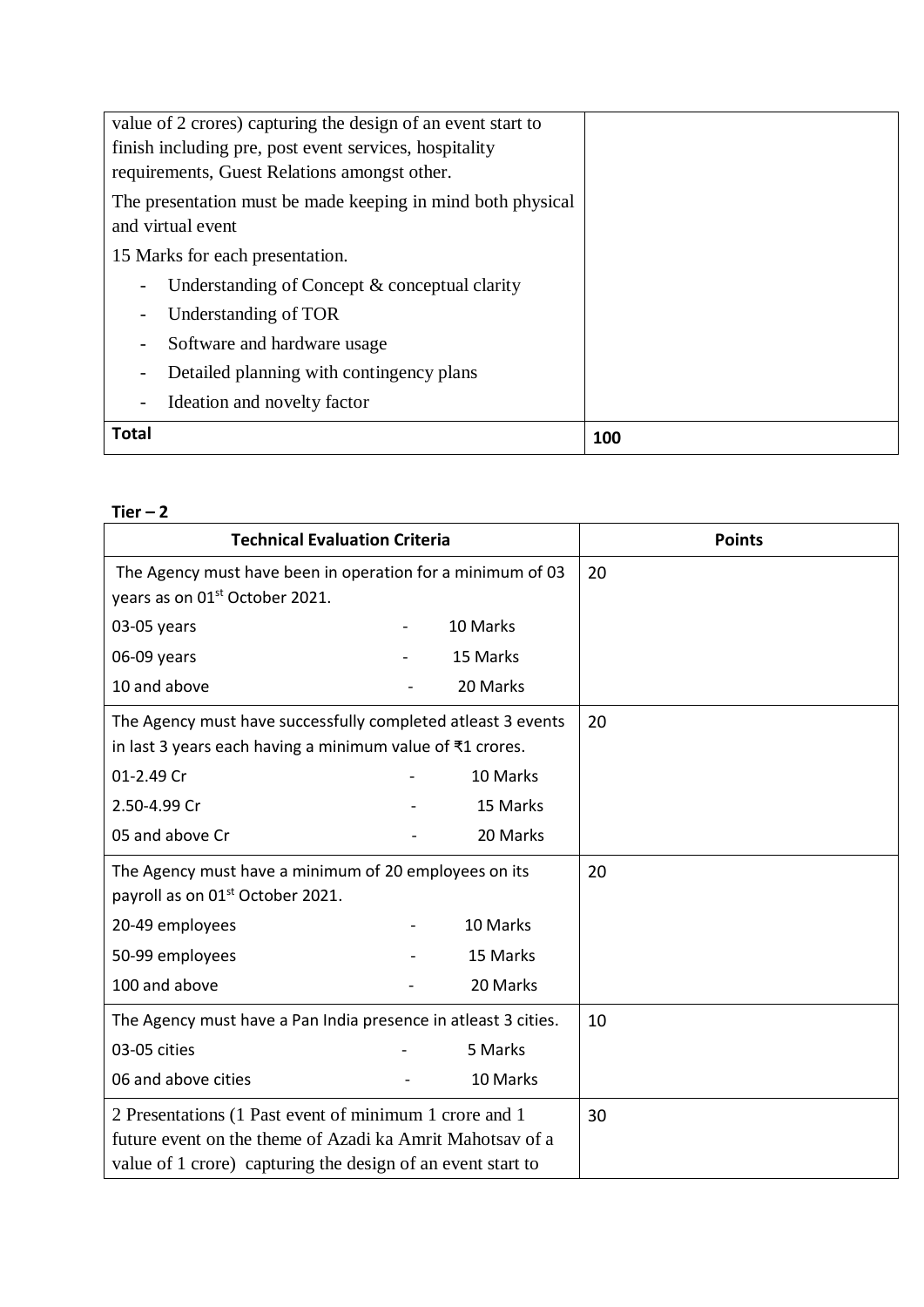| finish including pre, post event services, hospitality<br>requirements, Guest Relations amongst other. |     |
|--------------------------------------------------------------------------------------------------------|-----|
| The presentation must be made keeping in mind both<br>physical and virtual event.                      |     |
| 15 Marks for each presentation.                                                                        |     |
| Understanding of Concept & conceptual clarity<br>$\overline{\phantom{a}}$                              |     |
| Understanding of TOR                                                                                   |     |
| Software and hardware usage<br>$\overline{\phantom{a}}$                                                |     |
| Detailed planning with contingency plans<br>$\overline{\phantom{a}}$                                   |     |
| Ideation and novelty factor<br>$\overline{\phantom{a}}$                                                |     |
| <b>Total</b>                                                                                           | 100 |

|                                                                                                                                                                                      | <b>Technical Evaluation Criteria</b> | <b>Points</b> |
|--------------------------------------------------------------------------------------------------------------------------------------------------------------------------------------|--------------------------------------|---------------|
| The Agency must have been in operation for a minimum of 01<br>years as on 01 <sup>st</sup> October 2021.                                                                             |                                      | 20            |
| $01-03$ years                                                                                                                                                                        | 10 Marks                             |               |
| 04-05 years                                                                                                                                                                          | 15 Marks                             |               |
| 06 and above                                                                                                                                                                         | 20 Marks                             |               |
| The Agency must have successfully completed atleast 5 events<br>in last 3 years each having a minimum value of ₹20 lakhs.                                                            |                                      | 20            |
| 20-49 lakhs                                                                                                                                                                          | 10 Marks                             |               |
| 50-99 lakhs                                                                                                                                                                          | 15 Marks                             |               |
| 100 and above lakhs                                                                                                                                                                  | 20 Marks                             |               |
| The Agency must have a minimum of 10 employees on its<br>payroll as on 01 <sup>st</sup> October 2021.                                                                                |                                      | 20            |
| 10-24 employees                                                                                                                                                                      | 10 Marks                             |               |
| 25-49 employees                                                                                                                                                                      | 15 Marks                             |               |
| 50 and above                                                                                                                                                                         | 20 Marks                             |               |
| The Agency must have a Pan India presence in atleast 2 cities.                                                                                                                       |                                      | 10            |
| 02-04 cities                                                                                                                                                                         | 5 Marks                              |               |
| 05 and above cities                                                                                                                                                                  | 10 Marks                             |               |
| 2 Presentations (1 Past event of minimum 20 lakhs and 1<br>future event on the theme of Azadi ka Amrit Mahotsay of a<br>value of 20 lakhs) capturing the design of an event start to |                                      | 30            |